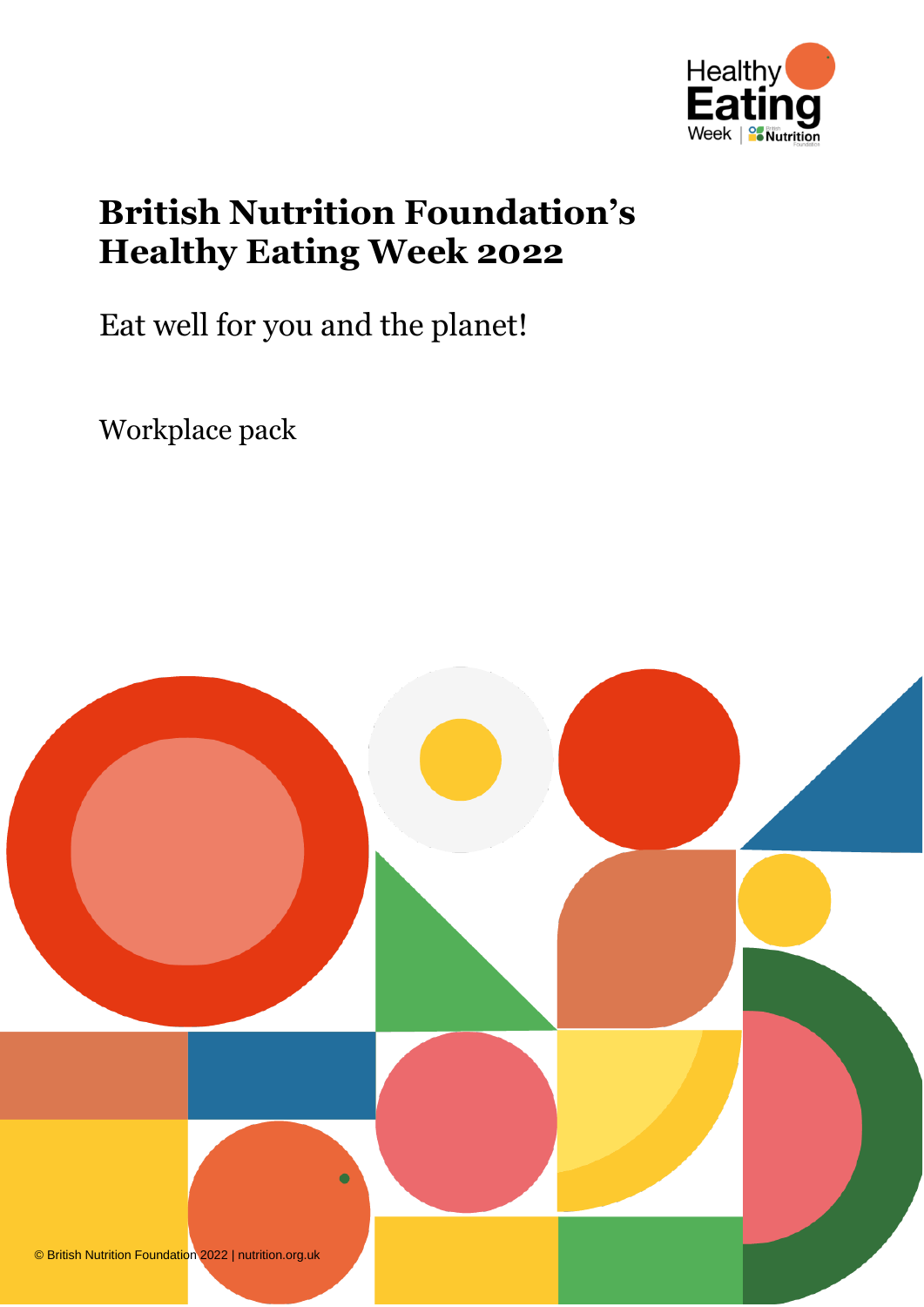

 $\mathfrak{p}$ 

## **Welcome to the British Nutrition Foundation's Healthy Eating Week 2022**

This year's 10th Healthy Eating Week will take place from 13 - 17 June 2022. The main message this year is, *Eat well for you and the planet!* This guide will provide you with the information and resources you will need to take part in the Week.

#### **About this year's message**

The foods and drinks we choose are important for our health and the health of the planet. Globally, food production is responsible for about a third of all greenhouse gas emissions, uses over twothirds of fresh water and over a third of available land.

Our global population is growing, with an increasing demand for food, but it is important for the health of the planet that we find ways to produce this food using less land, water, and energy. The environmental impact of different foods can vary but there are some general principles we can all follow to aim for a healthier and more sustainable diet.

This year's Healthy Eating Week aims to help everyone learn more about what they can do to have a healthier and more sustainable diet by focusing on five themes:

- **Focus on fibre - for meals and snacks** Have more wholegrain foods, fruit and vegetables, beans, peas, and lentils.
- **Get at least 5 A DAY - put plenty on your plate** Have at least 5 portions of a variety of fruit and vegetables every day.
- **Vary your protein - be more creative**  Eat a wider variety of protein foods and choose plant protein sources more often.
- **Stay hydrated- fill up from the tap** Have about 6-8 drinks a day and choose reusable or recyclable drinks containers.
- **Reduce food waste - know your portions**  Aim for the right amount when you shop, cook, and eat to avoid throwing food away.

For more detailed information about a healthier and more sustainable diet, **[visit our](https://www.nutrition.org.uk/healthy-sustainable-diets/healthy-and-sustainable-diets/eating-healthily-and-sustainably/) website**.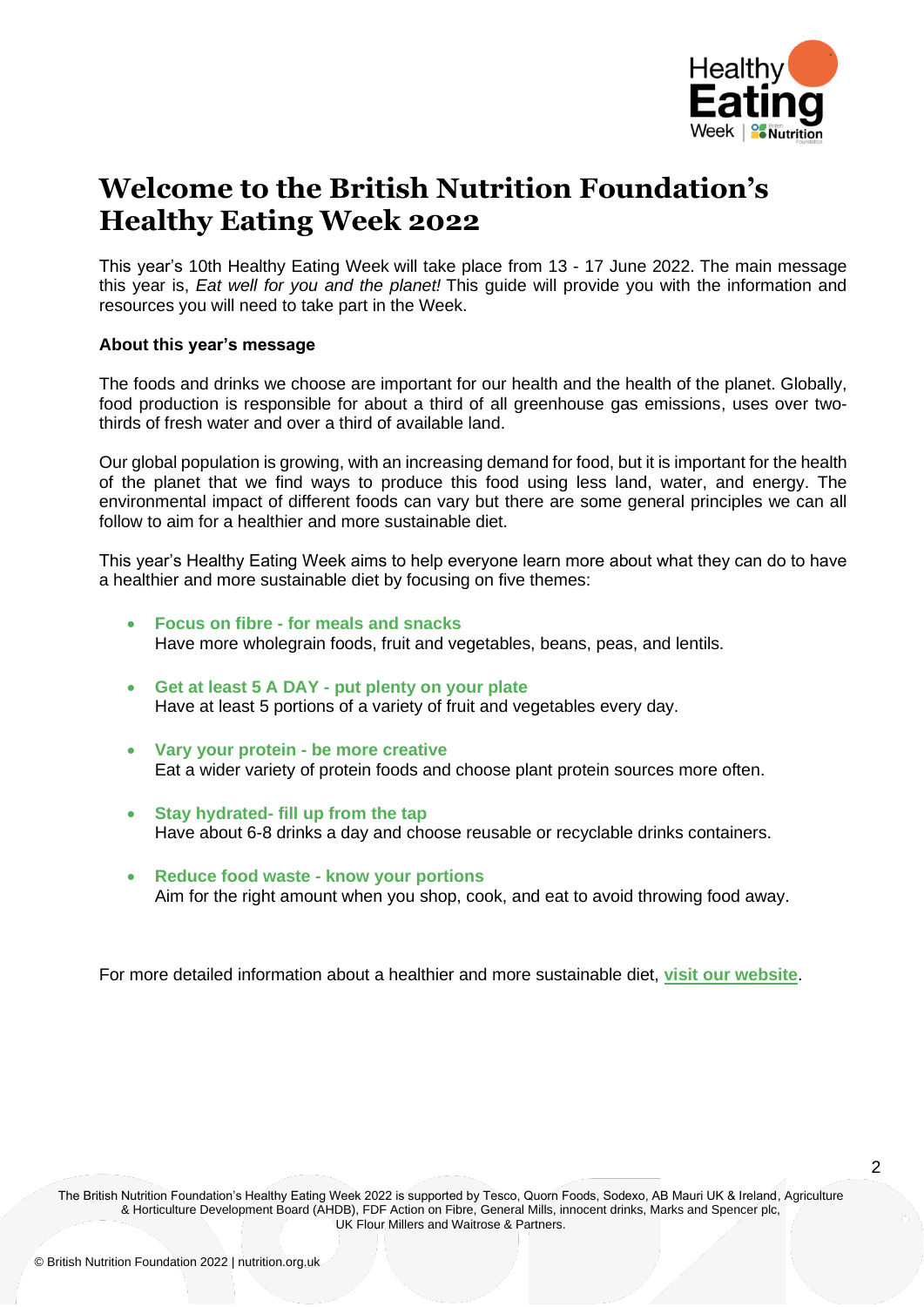

## **Short on time?**

This pack provides information about each of the Week's five themes and details of lots of activities and resources you can use. However, if you are short on time, here are some simple things you can do to promote healthier more sustainable diets in your workplace during Healthy Eating Week.

You can download all of the resources mentioned in **bold** below, here: **<https://www.nutrition.org.uk/healthy-eating-week/resources/workplaces/>**

- Display the **Healthy Eating Week posters.**
- Share links to the **Healthy Eating Week recipes**.
- Supply food for staff to enjoy that raises awareness of the Week's themes, e.g., wholegrain food, fruit, and vegetables. (Further details of foods that could be provided can be found later in this pack.)
- Set staff the **Fridge door challenge** 10 food-based challenges for staff that support the Week's *Eat well for you and the planet!* message.
- Use our **Social media pack** to send daily updates to colleagues and your networks.
- Ask your canteen or caterers to prepare some special dishes or snacks based on the Week's themes. They can use the **Healthy Eating Week icons** to signpost these or the **What's happening today? signs,** if they want to add some details about what is being served.

#### **A little bit more time?**

- Plan one simple daily event or share one information resource each day of Healthy Eating Week to engage your colleagues. There are lots of ideas and resources to choose from in this pack.
- Fill in and display the **What's happening this week?** sheet to let colleagues know what you have planned for the week.

**Read on to find out about our themes and get inspired with the activities and resources for each day of Healthy Eating Week.**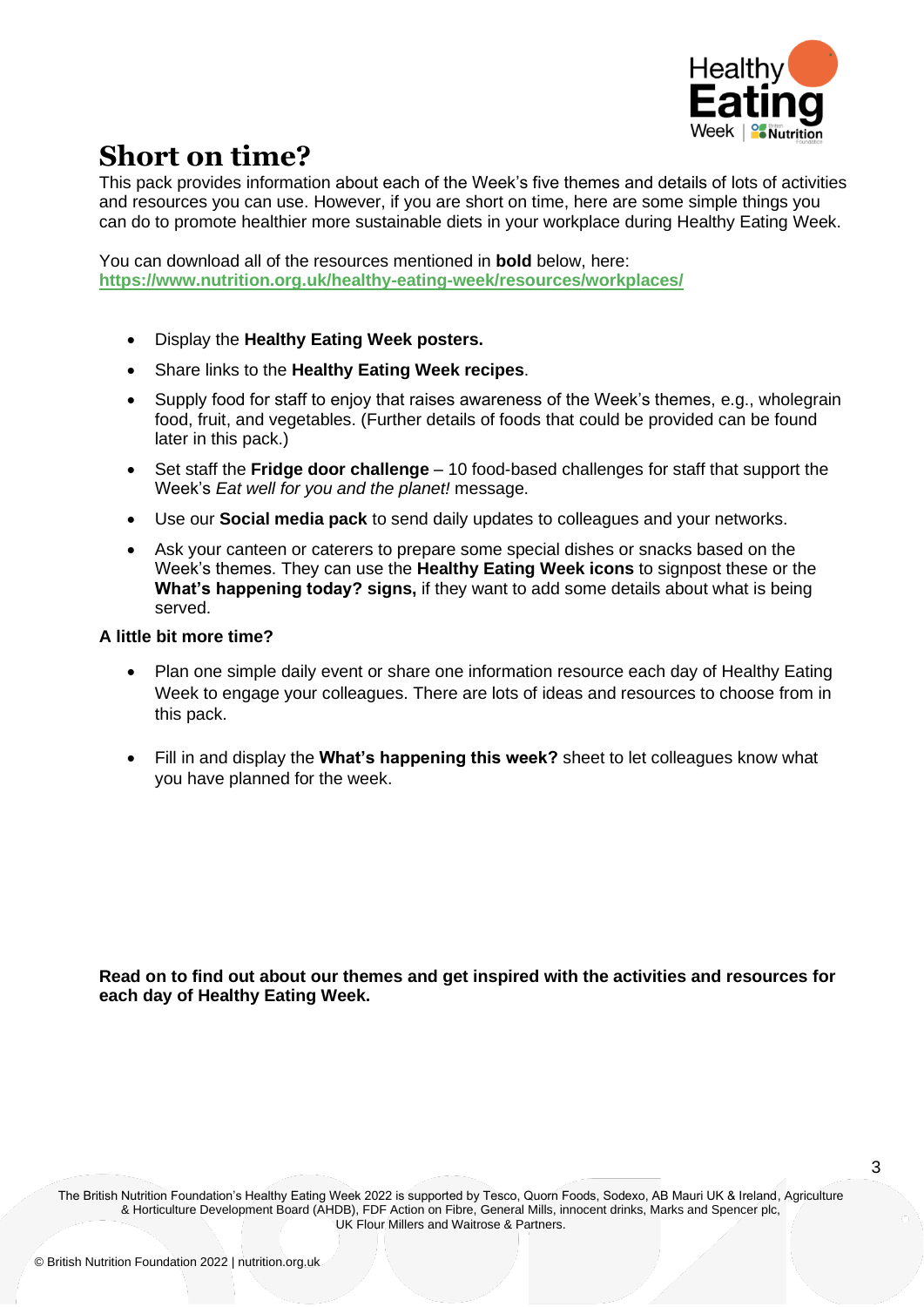### **Focus on fibre – for meals and snacks**

Have more wholegrain foods, fruit and vegetables, beans, peas, and lentils.

Eating a plant-rich diet higher in fibre can be beneficial for your health and the health of the planet.

Most of us are not eating enough fibre. In the UK, adults are recommended to have 30g of fibre each day, but we are currently only eating 19.7g on average. Eating plenty of fibre, as part of a healthy balanced diet, is linked to a lower risk of heart disease, stroke, type 2 diabetes, and bowel cancer. Choosing fibre-rich foods may also help you to feel fuller for longer, which can help support weight management. Eating fibre-rich foods alongside drinking plenty of fluids and keeping physically active can help prevent constipation.

Fibre may also help to increase 'good' bacteria in the gut, and it is thought that our gut bacteria may play a significant role in aspects of health such as immune function, obesity and even brain function and mood!

You can increase your fibre intake by including fibre-rich plant foods in your diet, such as:

- Wholegrain varieties of starchy foods like wholegrain breakfast cereals, wholewheat pasta, wholemeal bread, and brown rice
- Pulses like kidney beans, chickpeas, and lentils
- Nuts and seeds
- Potatoes with skins on
- Fruit and vegetables

Take a look at the **[Fun Way to Fibre](https://www.nutrition.org.uk/media/v11nc2a4/fun-way-to-fibre_nov-2021.pdf)** resource for ideas of how to increase fibre intake.

Healthy eating guidelines in the UK, known as the **[Eatwell Guide](https://www.gov.uk/government/publications/the-eatwell-guide)**, focus on eating a plant-rich diet including plenty of foods with fibre. If everyone in the UK followed the Eatwell Guide, this could reduce the environmental impact of our diets by about a third, including less land and water use, and lower greenhouse gas emissions.

#### **Top tips**

#### **Choose higher fibre foods at mealtimes and for snacks:**

- Go for potatoes, sweet potatoes, or yams with the skins on.
- Add fruit to your wholegrain breakfast cereal or porridge.
- Snack on fruit, vegetable sticks, rye crackers, oatcakes, unsalted nuts, or seeds.
- Add plenty of vegetables to meals, as a side dish or salad.
- Add pulses like beans, chickpeas or lentils to stews, curries, and pasta sauces.

#### **Try new wholegrain foods:**

- You may see 'source of fibre' or 'high in fibre' on the front of food packaging a 'source of' fibre has at least 3g of fibre per 100g, and 'high in' fibre has more than 6g per 100g.
- Check for the words wholegrain, wholewheat or wholemeal on food products like wholewheat noodles and wholemeal bread.
- Go for wholemeal or higher fibre seeded breads. If you only like white bread, why not try versions that combine white and wholemeal flour.
- Go for high-fibre lower sugar breakfast cereals like wholewheat biscuit cereal (e.g., wheat biscuits), no added sugar muesli, bran flakes or porridge.

The British Nutrition Foundation's Healthy Eating Week 2022 is supported by Tesco, Quorn Foods, Sodexo, AB Mauri UK & Ireland, Agriculture & Horticulture Development Board (AHDB), FDF Action on Fibre, General Mills, innocent drinks, Marks and Spencer plc, UK Flour Millers and Waitrose & Partners.





**Wholegrain, wholewheat or wholemeal – what's the difference?** All these terms refer to products made using the 'whole' of the grain - the bran, germ, and endosperm!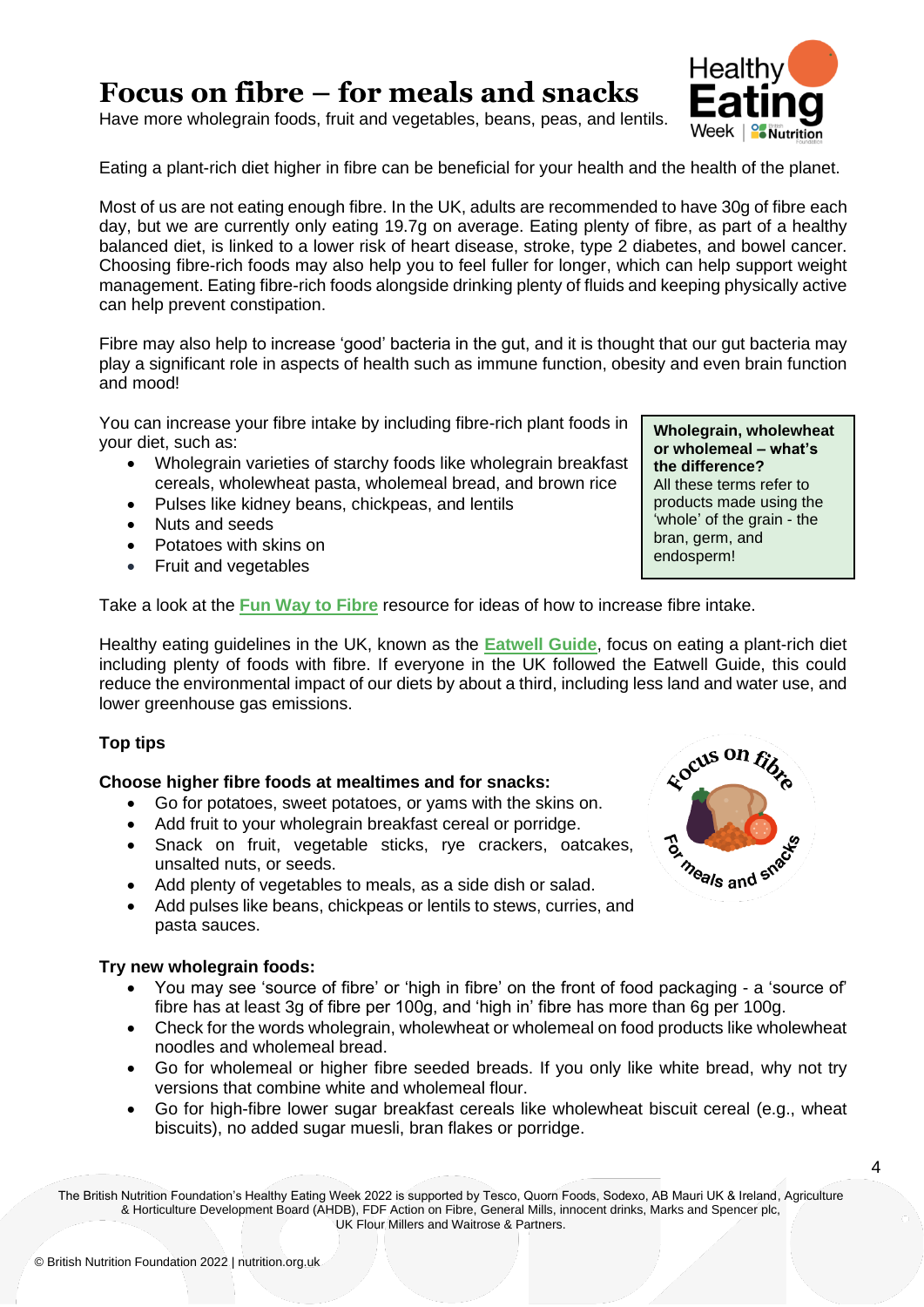



- Display the Focus on fibre poster.
- Share our **Fun way to fibre** factsheet to help encourage everyone to add more fibre to their diet.
- Display the **Focus on fibre inspirations** sheet in your office, tearoom, canteen, waiting room or other communal areas, to share our simple tips for increasing fibre. You could email this, or put it on a shared area, for colleagues working from home.
- Take a look at the **Fibre packed snack** sheet for ideas, and then set up a snack station for colleagues. Invite them to create a fibre filled snack (great for lunch too!).
- Share the **Fibre tracker sheet** to encourage colleagues to track how much fibre they have over a day.
- Plan a 'fibre feast breakfast' for colleagues. You could supply a selection of wholegrain cereals, wholegrain breads, and fruit, or set up a 'make your own muesli bar' - supplying oats, dried and fresh fruit, nuts, and seeds for colleagues to select.
- Assemble a *Fantastic fibre food hamper*, put it on display and let everyone know it's up for grabs! See the **Fantastic fibre hamper list** for what to include in your hamper. You could: - make the hamper a colleague prize for taking part in a fibre related activity; - take guesses on the hamper item that provides the most fibre per 100g;
	- simply pick a colleague's name from a hat!
- Feeling generous? You could create a mini fibre hamper (3-5 items) for all colleagues using ideas from the **Fantastic fibre hamper list**.
- Challenge your catering staff to provide higher fibre menu options by for example swapping white for brown rice or white for wholewheat pasta in the canteen and use the **Focus on fibre icon** to signpost these options, or the **What's happening today?** signs, if they want to add some details about what is being served.
- You may like to award colleagues the **Healthy Eating Week certificate** for participating in the *Focus on fibre* day. For example, did any colleagues use the **Fibre tracker** and manage to have their 30g of fibre today?

Resources in **bold** font are available here: **<https://www.nutrition.org.uk/healthy-eating-week/resources/workplaces/>**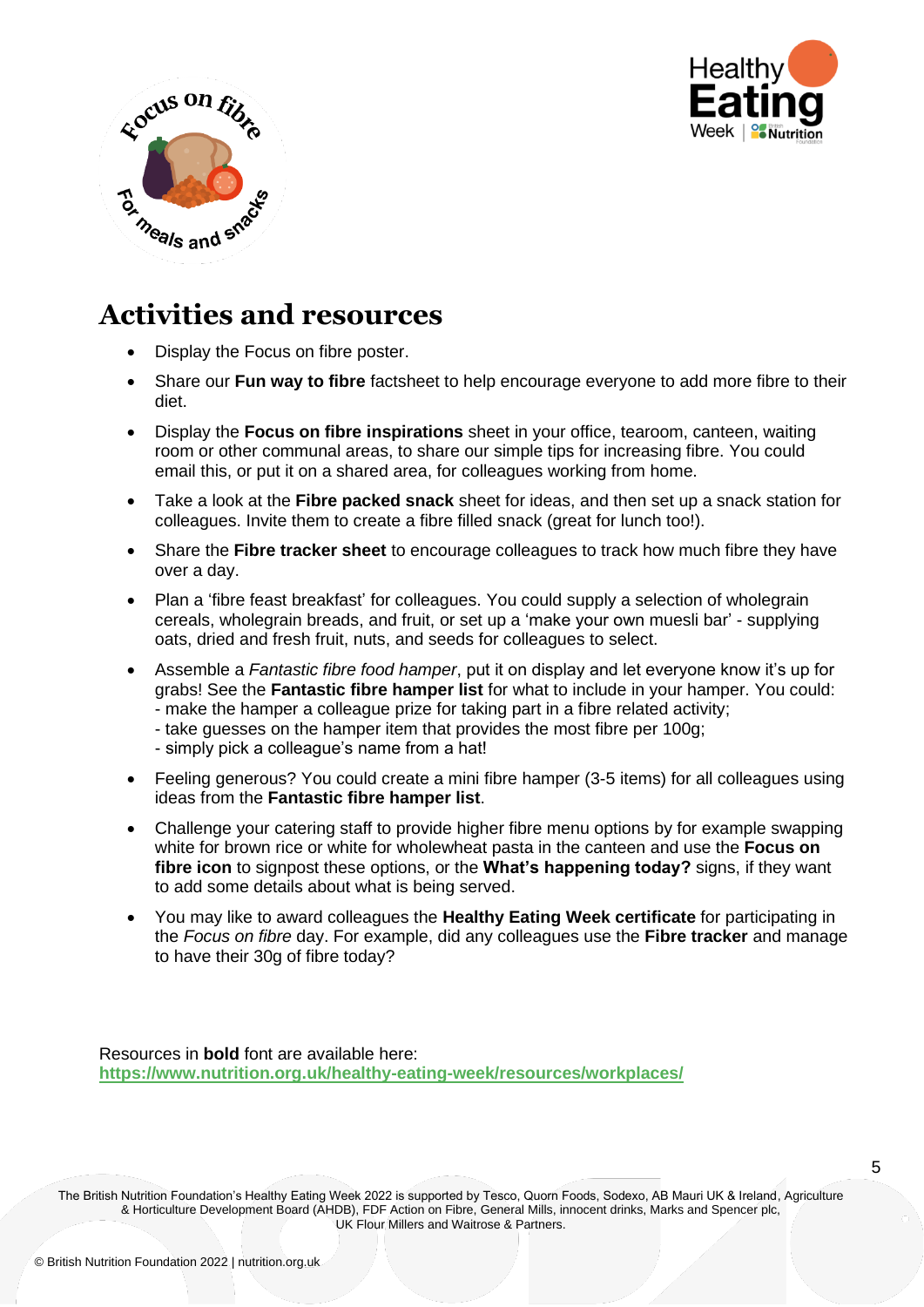

## **Get at least 5 A DAY – put plenty on your plate**

Have at least 5 portions of a variety of fruit and vegetables every day.

In the UK, **[healthy eating guidelines](https://assets.publishing.service.gov.uk/government/uploads/system/uploads/attachment_data/file/742750/Eatwell_Guide_booklet_2018v4.pdf)** recommend fruit and vegetables should make up over a third of what we eat.

#### **Did you know that only around one in three adults have their 5 A DAY?**

Fruit and vegetables provide a range of essential vitamins, minerals, and fibre as well as a variety of compounds produced by plants which give fruit and vegetables their colour and may benefit health. Diets high in fruit and vegetables are also associated with a lower risk of diseases such as heart disease, stroke, and some cancers. Fruit and vegetables can also help you to maintain a healthy weight because they are generally low in calories - you can eat plenty for relatively few calories!

Fruit and vegetables tend to have a lower environmental impact in terms of greenhouse gas emissions and land use than other types of food.

Different coloured fruit and vegetables contain their own combination of nutrients. Eating a variety of different coloured fruit and vegetables as part of meals and snacks provides us with a range of important nutrients. Remember it is at least 5 A DAY – more is better!

- A portion of fruit or vegetable is 80g a medium-sized banana or apple, two or more plums or satsumas, or three heaped tablespoons of cooked vegetables.
- A portion of dried fruit is 30g a heaped tablespoon of raisins, two figs or three prunes.
- 150ml glass of unsweetened 100% fruit or vegetable juice or smoothie counts as a maximum of one of your 5 A DAY.
- Three heaped tablespoons of pulses count as a maximum of one of your 5 A DAY.

#### **Top tips**

#### **Add more fruit and vegetables throughout your day:**

- Try to include fruit and vegetables at breakfast like fruit on your porridge, or tomatoes and mushrooms with your eggs on wholemeal toast.
- Snack on different fruit and vegetables during the day. Keep some canned fruit (in juice) at work for a handy snack, or take in some crunchy veg sticks, such as carrots, cucumber, and celery.
- Get adventurous and try new vegetables, or even fruit, in your savoury dishes!

#### **Fresh, frozen, dried, and canned all count:**

- Frozen fruit and vegetables are nutritious and provide a convenient way to increase your intake. Try frozen spinach added to a curry, or frozen berries, thawed and stirred into low-fat natural yogurt. Frozen fruit and veg can help reduce food waste.
- Choose canned fruit and vegetables in natural juice or water with no added sugar or salt.
- Keep dried fruit to mealtimes only to reduce the impact on teeth.

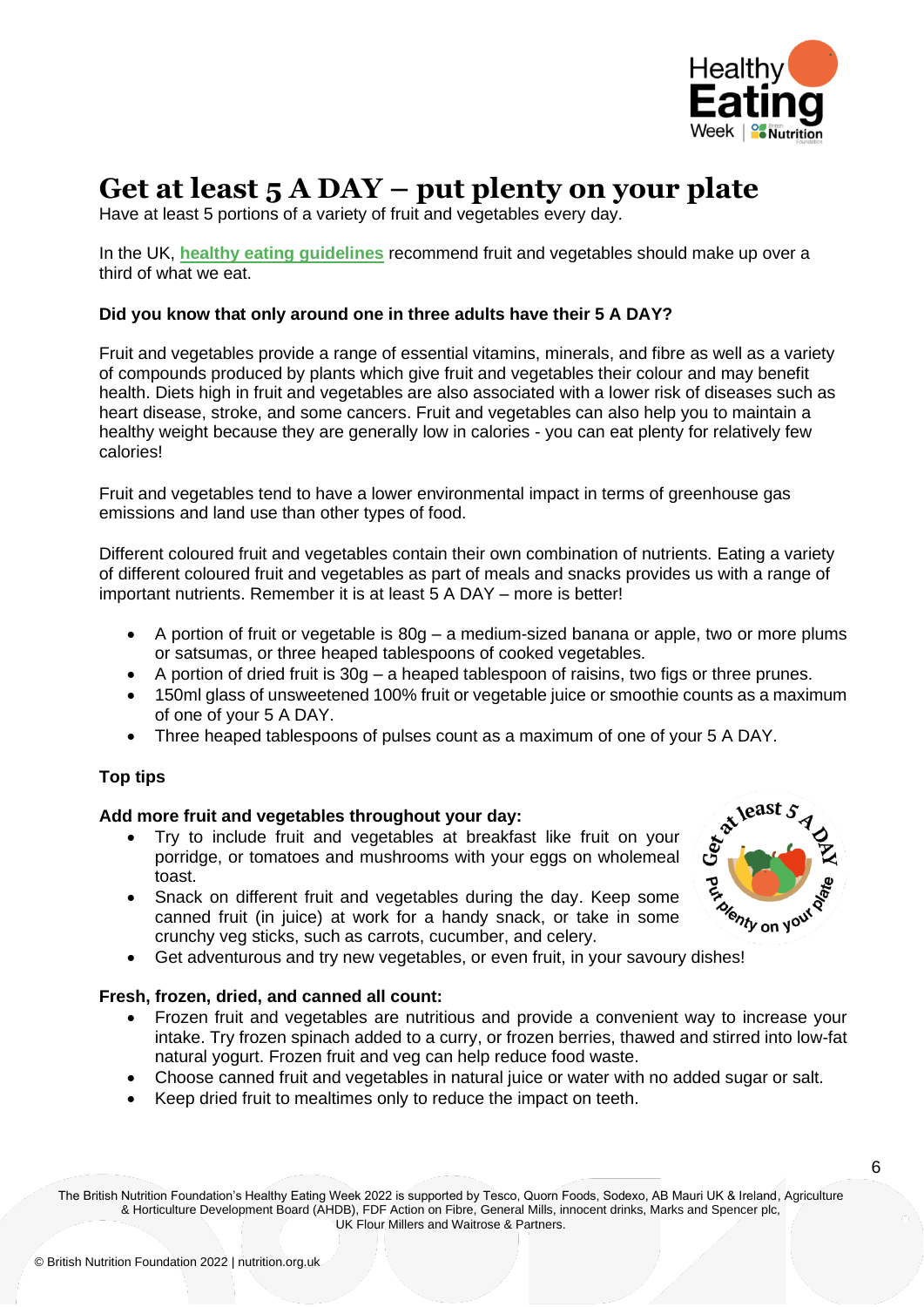



- Display the **Get at least 5 A DAY poster**.
- Share a link to our **Fruit and vegetables** sheet for information and ideas to help you get your 5 A DAY.
- Display the **Get at least 5 A DAY inspirations** sheet in your office, tearoom, canteen, waiting room or other communal areas, to share our simple tips for getting more fruit and veg.
- Create a lucky dip of fruit and vegetables you think your colleagues may be less familiar with. Place the lucky dip box in your workplace and gather your colleagues to 'dip in' for a fruit or vegetable. You could challenge them to take this away, prepare a meal or dish with it and then report back about what they made.
- Challenge colleagues in teams to have at least 5 A DAY, over a day. The team should nominate a 'captain' to motivate their team and record the fruit and vegetables consumed on the **Fruit and vegetable team tracker** sheet. Team members could also share photos to show (prove!) what they have eaten. Hold a short 'count up' staff meeting the next day to compare how the teams got on. You may like to award colleagues the **Healthy Eating Week certificate** for participating, or you could award a fruit or vegetable goodie bag (see below).
- Create goody bags containing five different types of fruit and/or vegetables to be awarded as prizes for the teams who all manage to have at least 5 A DAY. If you have a lot of winning teams, you could put all the names of winners in a bag and just draw names for the number of goodie bags you have. Remember to include some canned varieties as these count towards our 5 A DAY, last longer and to be cheaper than some fresh fruit and vegetables.
- Encourage your colleagues to think about having a good variety of different fruit and vegetables this week by completing the **5 A DAY variety bingo** activity.
- Ask colleagues to bring in fruit or vegetables to create a giant, shared fruit bowl. Encourage everyone to tuck in during the day. Some fruit and veg could be chopped into bowls. Create a chilled bowl for sharing as well! Share photos of your staff fruit and veg bowl on twitter: @NutritionOrgUK #HEW22
- Ask your canteen or caterers to provide lots of menu options with plenty of fruit and vegetables. They can use the **Get at least 5 A DAY icon** to signpost these for staff.

Resources in **bold** font are available here: **<https://www.nutrition.org.uk/healthy-eating-week/resources/workplaces/>**

The British Nutrition Foundation's Healthy Eating Week 2022 is supported by Tesco, Quorn Foods, Sodexo, AB Mauri UK & Ireland, Agriculture & Horticulture Development Board (AHDB), FDF Action on Fibre, General Mills, innocent drinks, Marks and Spencer plc, UK Flour Millers and Waitrose & Partners.

7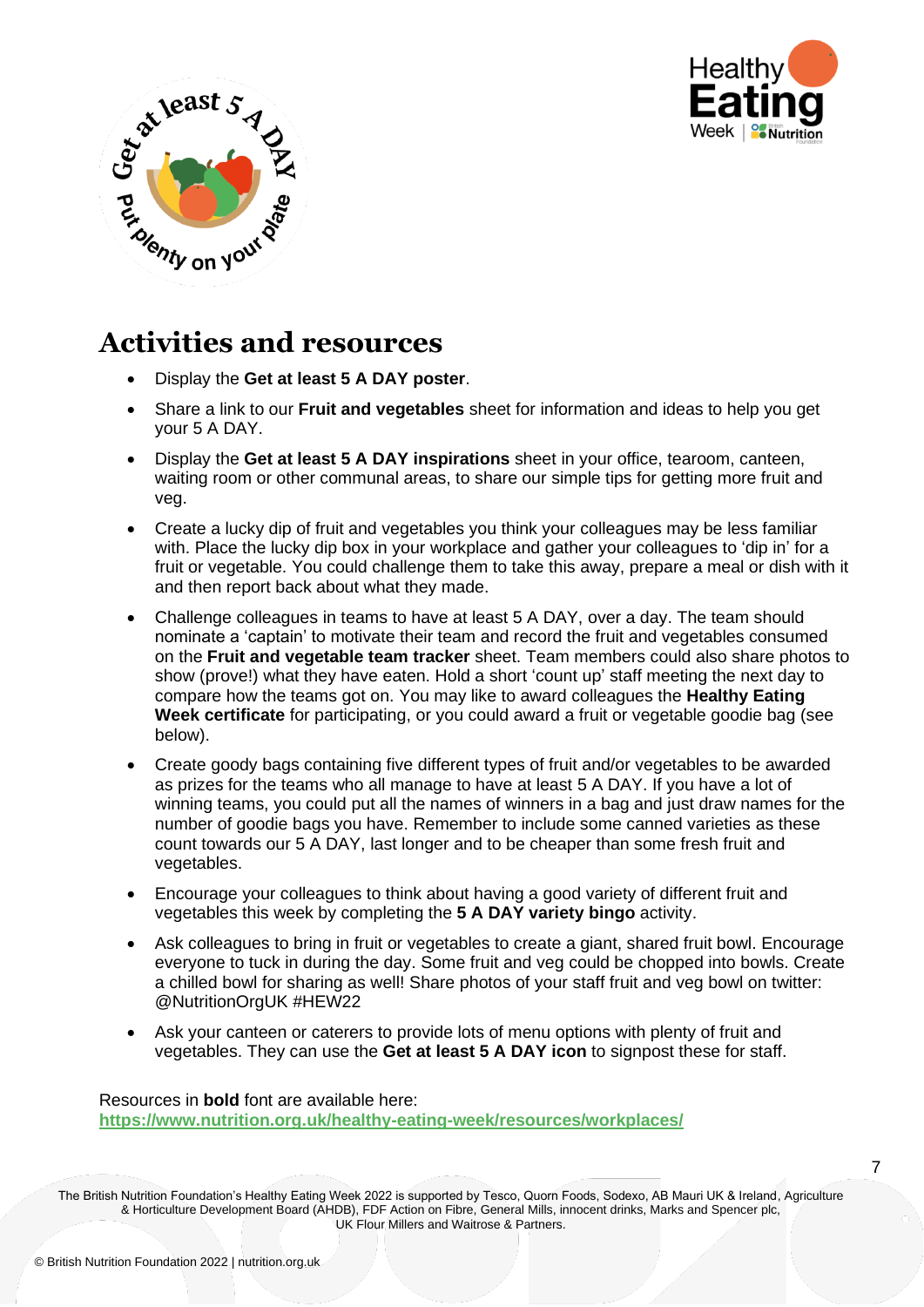

## **Vary your protein – be more creative**

Eat a wider variety of protein foods and choose plant protein sources more often.

Protein is important for lots of different functions in the human body, from muscle and bone growth to producing hormones and cells needed for our immune system.

Healthy dietary patterns include a variety of nutrient-rich protein foods. To benefit your health and the health of the planet you should aim to include more plant and alternative sources of protein.

Did you know that growing pulses can improve soil health and reduce the need for fertilisers?

We are advised to eat less red and processed meat, both for health and sustainability reasons. Replacing processed or fatty meats with pulses could reduce your saturated fat and salt intake whilst increasing the fibre in your diet. You do not have to exclude animal foods – just try to swap some for pulses (beans, peas, and lentils), nuts, seeds, tofu, and soya or mycoprotein-based meat alternatives (e.g., Quorn). Check the food labels to choose those lower in saturated fat and salt.

Why not try to include different plant sources of protein throughout the day as part of meals and snacks? For example, good choices of plant protein foods could include:

- Small handful (20g) of plain unsalted nuts and seeds as a snack or sprinkled on breakfast cereal
- 200g (half a standard 400g can) lower sugar/salt baked beans on wholemeal toast for lunch
- 2 tablespoons reduced fat humous with oatcakes as a snack
- 120g lentils in a curry for your evening meal

For information about protein sources and portion sizes, take a look at our **[Get Portion Wise!](https://www.nutrition.org.uk/media/ohunys2u/your-balanced-diet_16pp_final_web.pdf)** information.

#### **Top tips**

#### **Be creative with beans, peas and lentils:**

- Add pulses like beans, chickpeas, and lentils to your dishes try canned varieties with no added salt as an affordable and convenient protein source.
- Make a salad based around different pulses like mixed beans or green lentils.
- Try a bean-based dip to have as a snack with oatcakes or rye crackers.
- Mix up your snacks using chickpeas try falafel, roasted chickpeas, or reduced fat houmous.
- Why not try making your own bean dip or roasting your own chickpeas? For recipes, visit our **[recipe area.](https://www.nutrition.org.uk/healthy-eating-week/resources/recipes/)**

#### **Go half and half (or all the way if you want to try a meat free meal):**

- Try swapping half (or all) chicken for chickpeas, lamb for lentils, and beef for beans!
- Half the meat in dishes like Bolognese, curries, stews, or stir-fries and replace with a plant source of protein like beans, pulses, tofu, soya mince or mycoprotein-based meat alternative (e.g., Quorn).

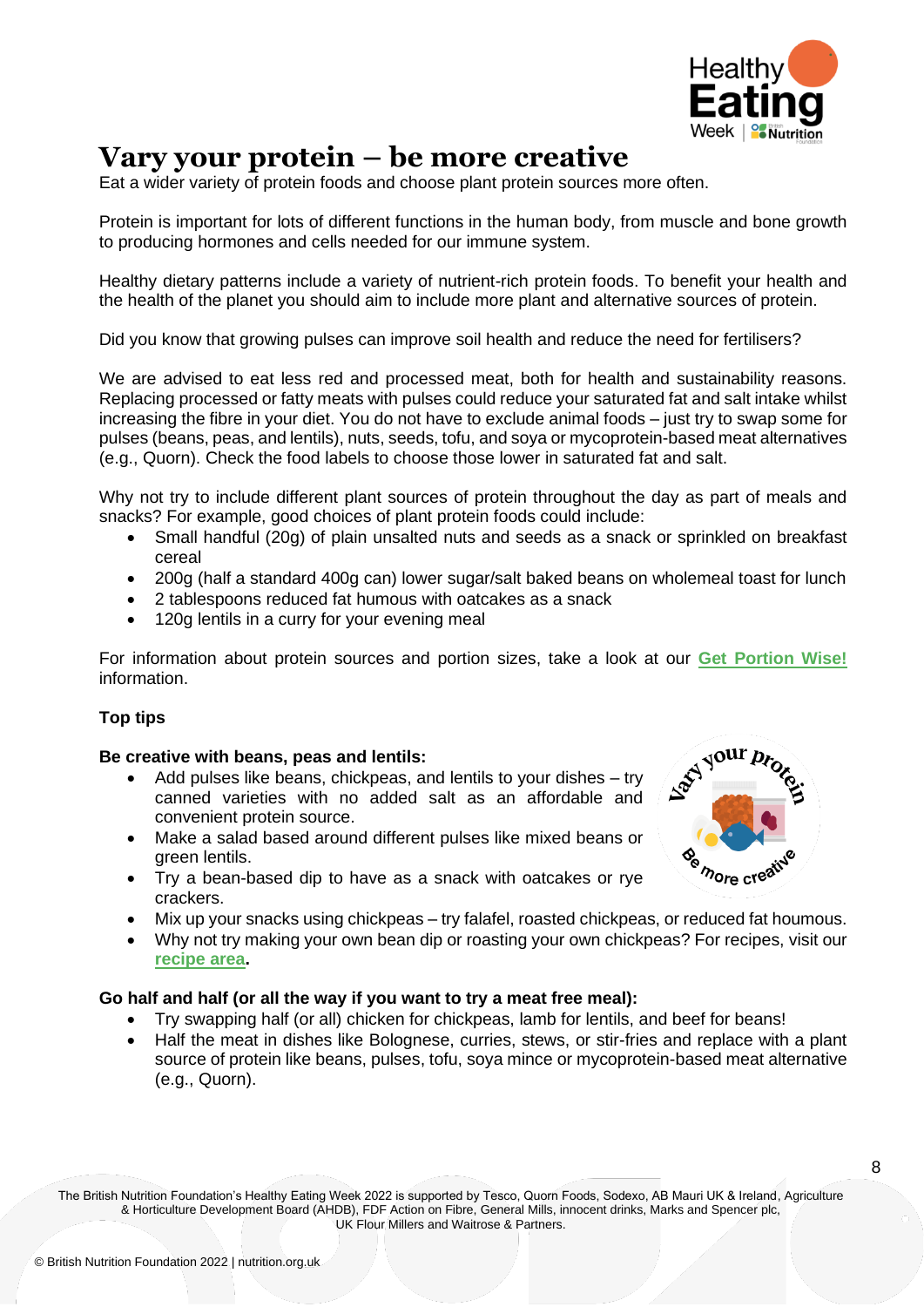



- Display the **Vary your protein poster**.
- Share with colleagues a link to our webpage with more information about different foods that provide **[protein](https://www.nutrition.org.uk/healthy-sustainable-diets/protein/)**.
- Display the **Vary your protein inspirations** sheet in your office, tearoom, canteen, waiting room or other communal areas, to share our simple tips for getting more fruit and veg.
- Share the **Bean feast** sheet with staff to inspire them to try different beans in their meals this week.
- Share a link to our **[recipes](https://www.nutrition.org.uk/healthy-eating-week/resources/recipes/)** and encourage colleagues to try some plant-based recipes. How about the **Mushroom and chickpea curry** or **Red lentil bake**?
- Challenge colleagues to try a new protein this week and let everyone know how they get on!
- If you have a work canteen, ask them to include some bean and lentil-based dishes on the menu during Healthy Eating Week.
- No workplace canteen? Why not set up a salad bar in your staff kitchen at lunchtime? You could offer a selection of pre-cooked pluses, beans, and lentils (canned options can be convenient), lots of different chopped fruit and vegetables, fresh herbs, and fat free dressings. Invite colleagues to assemble their own salad for lunch. See the **Salad bar suggestions** sheet for ideas about ingredients to provide.

Resources in **bold** font are available here: **<https://www.nutrition.org.uk/healthy-eating-week/resources/workplaces/>**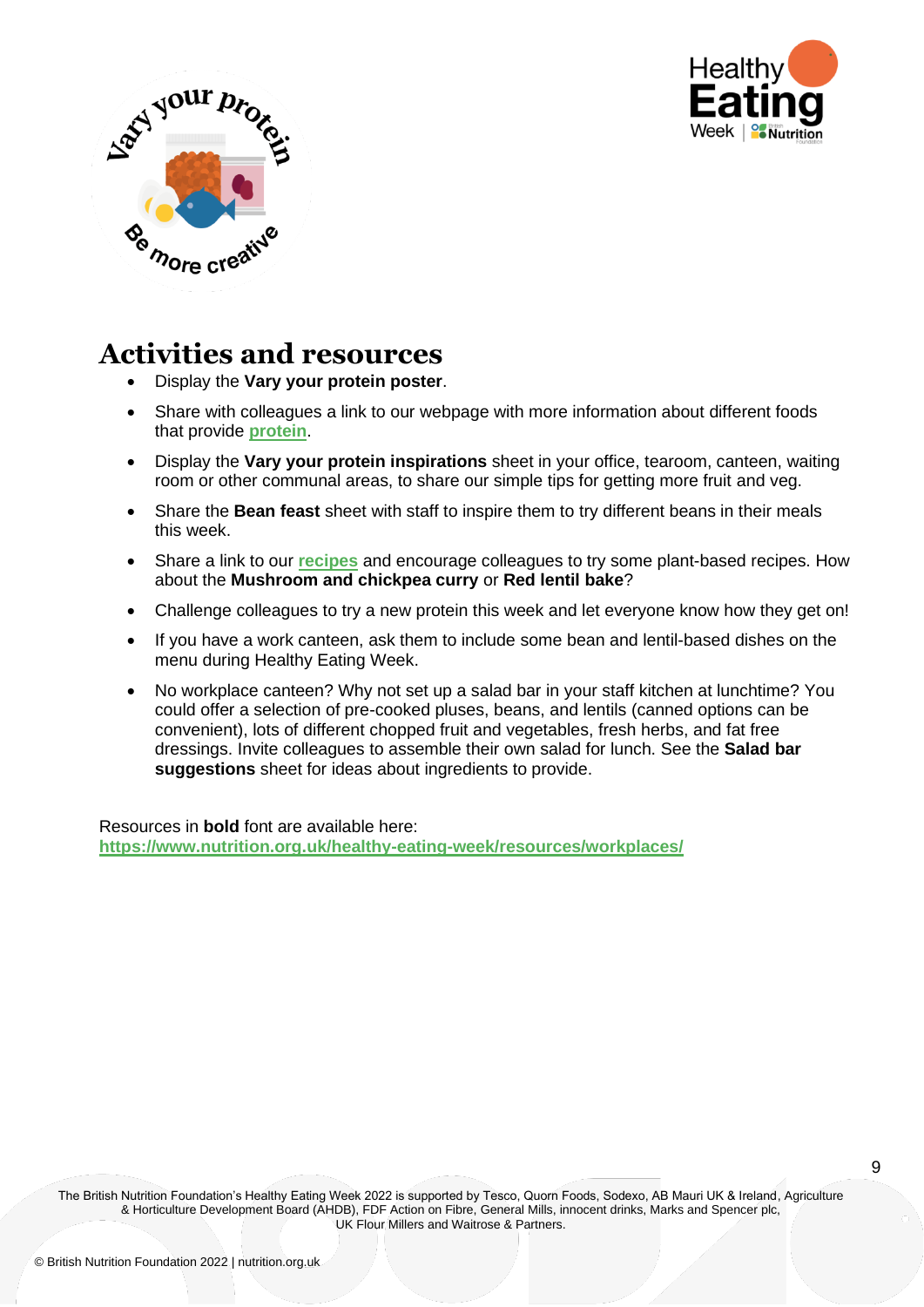

### **Stay hydrated – fill up from the tap**

Have about 6-8 drinks (glasses or cups of fluid) a day and choose reusable or recyclable drinks containers.

Our bodies lose water throughout the day in urine and sweat as well as lesser amounts through breathing. If we do not drink enough fluids, we can become dehydrated over time. To stay hydrated we need fluid from foods and drinks.

We should have around 6-8 glasses or cups of fluid each day, and more if the weather is hot, or we are exercising or being active.

Water is an excellent choice for your main drink because it keeps you hydrated without adding calories to your diet, or sugars that can potentially damage teeth.

Healthier choices include unsweetened tea, coffee, herbal infusions and low-fat milk, Unsweetened 100% fruit or vegetable juices and smoothies can provide vitamins and minerals. However, try to keep to one small glass (150ml) per day.

Alcoholic drinks do not count towards your fluid intake, and you should limit sugary soft drinks – swap these for water or soft drinks without added sugars. Sports drinks can be useful when exercising at high intensity for over an hour, but they are high in sugars so only consume if needed.

Using reusable or recyclable drinks containers will help reduce waste and could remind you to drink more throughout the day.

Here you will find more information on: **[Healthy hydration for adults and teenagers](https://www.nutrition.org.uk/media/hlyha5k4/15419-bnf-hydration-posters_adults-teenagers-final.pdf)**

#### **Top Tips**

#### **Make tap water your main drink (other sugar-free drinks count too!):**

- Keep a glass or bottle of tap water with you to encourage you to drink plenty of water.
- Infuse tap water with different fruit and vegetables for extra flavour try strawberries, cucumber, and mint.
- Have a glass of skimmed or semi-skimmed milk after exercising for protein and hydration.



#### **Choose reusable bottles and cups, or drinks in recyclable containers (and recycle them correctly):**

- Why not invest in a reusable bottle for water and reusable flask for hot drinks?
- Take a bottle of water with you so you can hydrate on the go.
- Keep a reusable flask with you to fill up with tea or coffee at work or when on the go.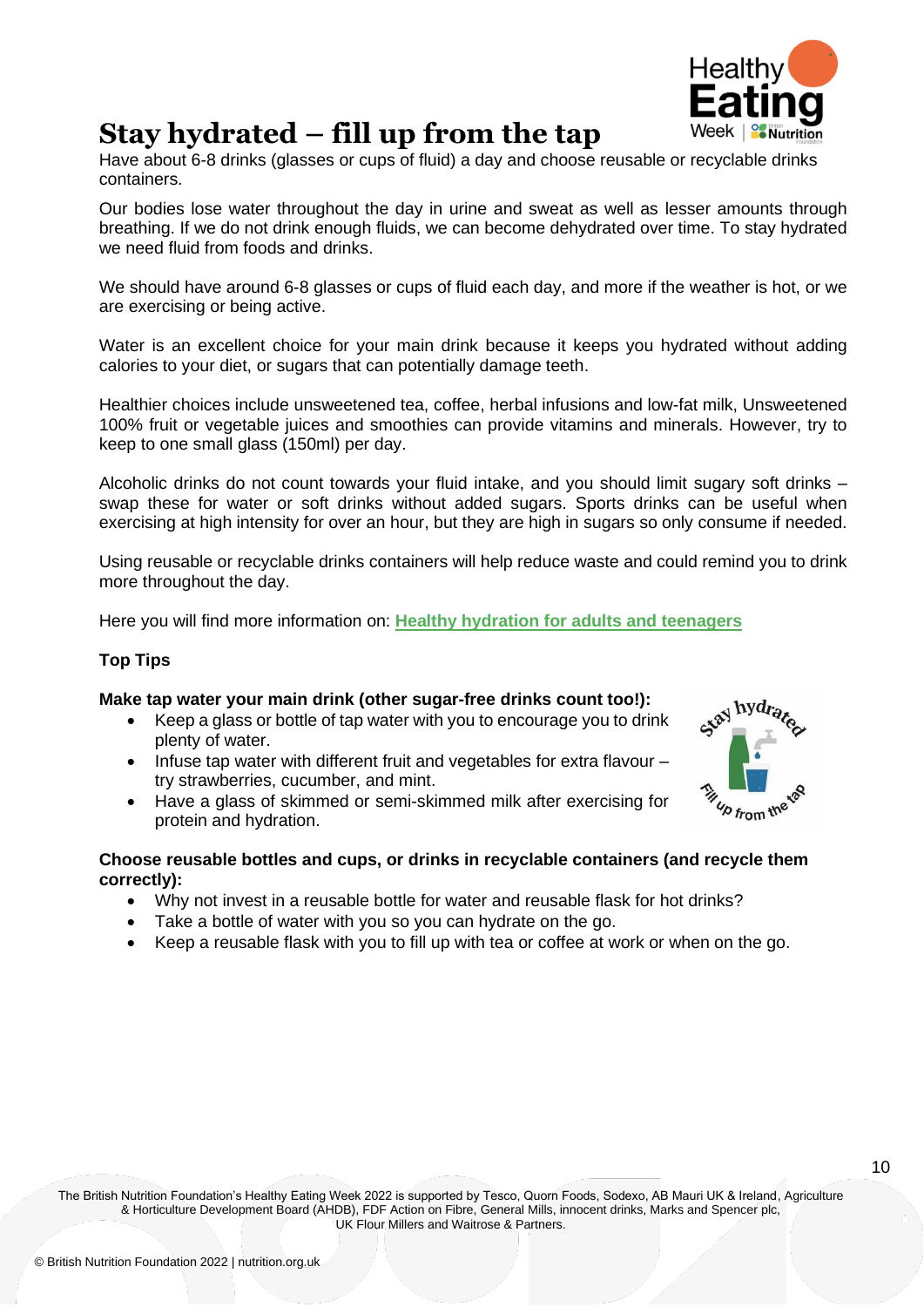



- Display the **Stay hydrated poster**.
- Share a link to our webpage with more information about staying hydrated and download our **[Healthy hydration poster](https://www.nutrition.org.uk/media/hlyha5k4/15419-bnf-hydration-posters_adults-teenagers-final.pdf)**.
- Display the **Stay hydrated inspirations** sheet in your office, tearoom, canteen, waiting room or other communal areas, to share our simple tips for getting more fruit and veg.
- Set up a *Hydration station* for your staff. Take a look at our **Hydration station** sheet for support and label your station with our **Hydration station sign**.
- Share the **Hydration tracker (individual)** with colleagues and encourage them to track their drinks this week to make sure they are having around 6-8 drinks (glasses or cups of fluid) a day.
- Did you know there are apps which show where you can refill your water bottle when you are out and about? Why not find one of these and share it with your colleagues?
- Why not encourage your colleagues to use reusable drinks containers by providing them with a company branded reusable water bottle or coffee cup flask?

Resources in **bold** font are available here: **<https://www.nutrition.org.uk/healthy-eating-week/resources/workplaces/>**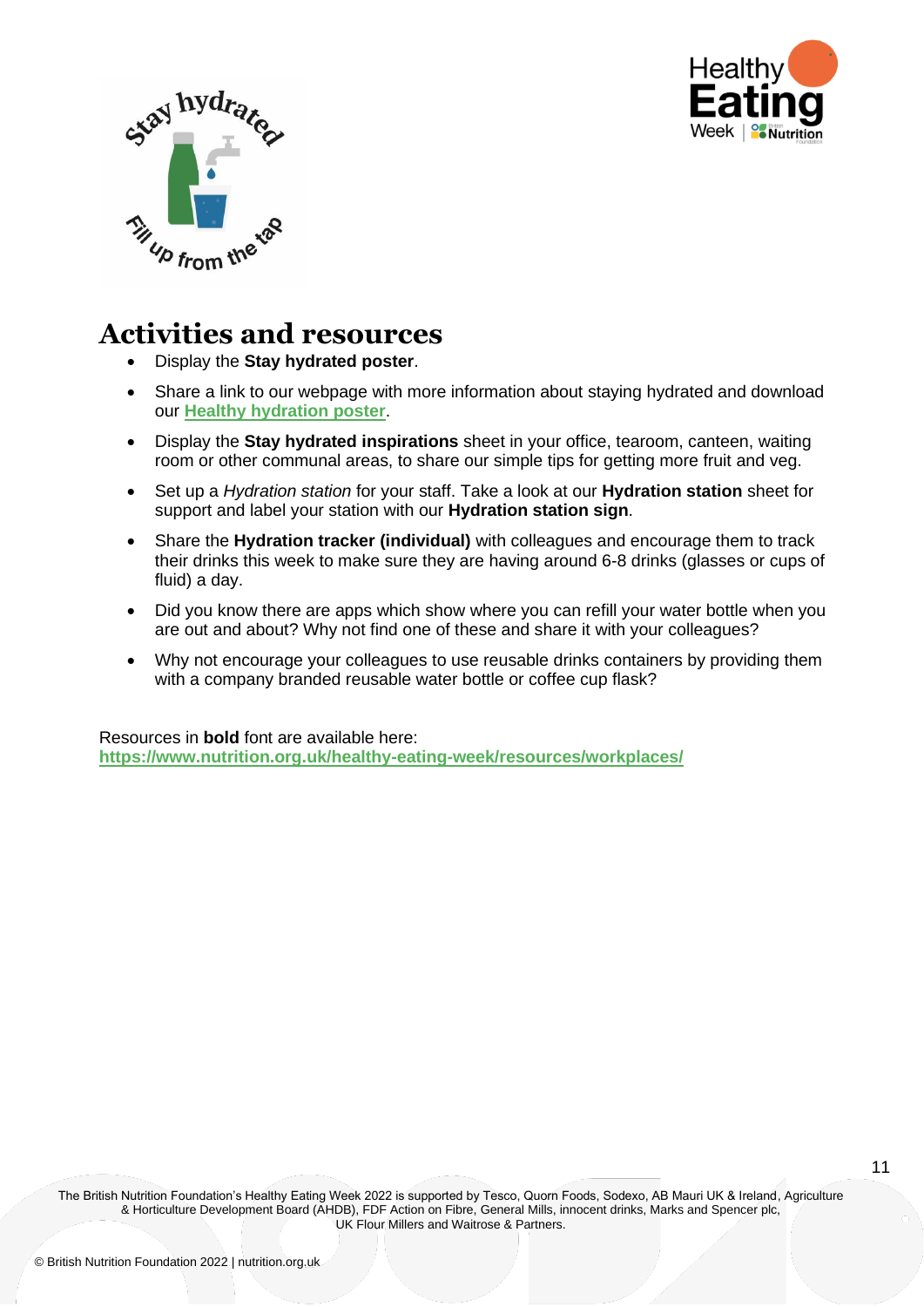

## **Reduce food waste – know your portions**

Aim for the right amount when you shop, cook, and eat to avoid throwing food away.

In the UK, households are responsible for 70% of UK food waste. According to Waste and Resources Action Programme (WRAP)\*, the three most commonly wasted food are fresh potatoes, bread, and milk.

So much goes into producing our food - water, energy, land, and transport. Reducing the amount of food we waste is therefore important to make diets more sustainable, helping you save money but also helping to save wasting the planets resources.

You can make slight changes to reduce your food waste, such as:

- Planning how much food you need to prepare meals and snacks during the week.
- Checking the food storage information on food labels.
- Setting your fridge to 0-5°C and freezer to -18°C.
- Storing your food in airtight containers to keep it fresh.

#### **Top Tips**

**Know your portions and use these when you choose, cook, and serve food and drinks** (to stop buying or cooking too much):

- Use this **[Get Portion Wise!](https://www.nutrition.org.uk/media/ohunys2u/your-balanced-diet_16pp_final_web.pdf)** guide to help you get your portions right.
- Measure out the portion sizes that are right for you use weighing scales, spoons, and your hands.



#### **Plan ahead – plan your meals for the week, write a shopping list, batch cook for later, use up leftovers:**

- Buy foods with the latest 'use by' date to maximise the time you have to use them.
- If you cook more food than you need, have it for lunch the next day. Throw in some different grains and vegetables if you need to bulk it out, or portion out and freeze it so you have meals ready for a quick dinner – this saves you throwing food away!
- Write a shopping list of ingredients you need for meals and snacks throughout the week.
- If you have an excess of food, share it with friends, neighbours, or colleagues to stop food going to waste.

#### **Source of information:**

\*WRAP:**[https://wrap.org.uk/sites/default/files/2021-10/food-%20surplus-and-%20waste-in-the-%20uk-key-facts](https://wrap.org.uk/sites/default/files/2021-10/food-%20surplus-and-%20waste-in-the-%20uk-key-facts-oct-21.pdf)[oct-21.pdf](https://wrap.org.uk/sites/default/files/2021-10/food-%20surplus-and-%20waste-in-the-%20uk-key-facts-oct-21.pdf)**